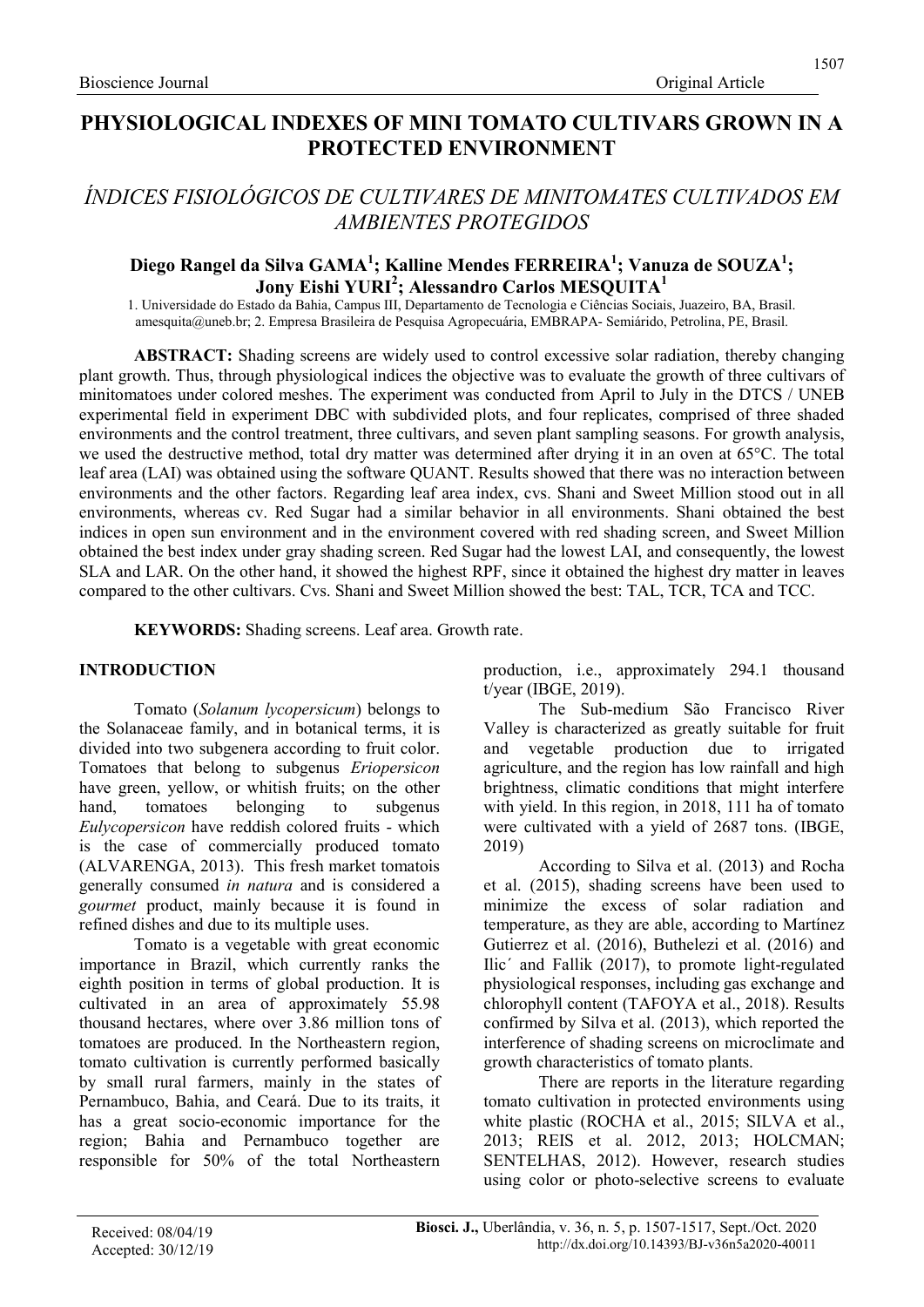tomato growth are scarce (SHAHAK; GUSSAKOVSKY; GAL, 2004; SHAHAK et al., 2008; GAMA et al., 2017).

Dry matter accumulation and increased leaf area, quantified in terms of time, are used in the several ecophysiological studies to estimate several physiological indices regarding differences in performance between cultivars or different materials of the same species and vegetable communities. These indices are typically absolute growth rate, relative growth rate, net assimilation rate, leaf area ratio, and leaf weight ratio, among others (CAIRO; OLIVEIRA; MESQUITA, 2008). It is important to highlight that these evaluations regarding the crop growth under these conditions are not existent for mini tomatoes cultivation.

Therefore, this study aimed to obtain information regarding the performance of three mini tomato cultivars in different types of environments.

### MATERIAL AND METHODS

The presente study was conducted from April to July, 2013, in the experimental field of the State of Bahia, Juazeiro-BA (09º24'S, 40º26'W). The climate is semiarid, with mean annual rainfall of 484 mm, and rains are concentrated in the period ranging from November to April.

The analyses were performed by a completely randomized design in a split-split plot system, four replicates comprised of shaded environments (gray shading screens (GS), red shading screens (RS), and blue shading screens (BS)) plus the control treatment, with no shading (OS), three mini-tomato cvs. ("Red Sugar", "Shani", and "Sweet Million"), and seven sampling seasons, which were: 0, 15, 30, 45, 60, 75, and 90 days after transplantation (DAT). Plots were comprised of the different shaded environments, split-plots were comprised of cvs., and split- split splot were comprised of sampling seasons. Each plot was comprised of two hundred and forty plants, divided in sub-plots, which were comprised of 80 plants of each cultivar.

For seedling production, it was used polystyrene trays containing 128 cells filled with commercial substrate. To install the experiment, ploughing and seedbed preparation were performed, followed by foundation fertilization (COSTA; FARIA; PEREIRA, 2008), which involves adding fertilizers based on the chemical/physical analysis of the soil.

The soil of the experimental area was classified as eutrophic yellow argisol with sandy texture (EMBRAPA, 2006). This was previously characterized for its chemical characteristcs, presenting the following results:  $P = 51,43$  mg dm<sup>-3</sup>;  $K= 1,30$  cmol<sub>c</sub> dm<sup>-3</sup>; Ca= 0,70 cmol<sub>c</sub> dm<sup>-3</sup>; Mg= 0,40 cmol<sub>c</sub> dm<sup>-3</sup>; H+ Al= 2,24 cmol<sub>c</sub> dm<sup>-3</sup>; CTC efetiva = 4,73 cmol<sub>c</sub> dm<sup>-3</sup>;  $V\%$  = 52,64; pH em água  $(1:2,5) = 6,78$ ; B= 0,90 mg dm<sup>-3</sup>; Cu= 0,80 mg dm<sup>-3</sup>; Fe= 14,90 mg dm<sup>-3</sup>; Mn= 41,30 mg dm<sup>-3</sup>; Zn= 3,50  $mg \, dm^{-3}$ .

After preparation and fertilization, a dripping tube line was placed in the central part of each seed bed, with 0.40 m spacing between emitters, and a double-sided, silver/black plastic film was installed ("mulching"). Then were made holes, which comprised the dens, with 0.40 m spacing between plants and 1.40 m between rows; one seedling was transplanted to each den. Irrigation management was performed using the tensiometer method (20 cm depth).

Top-dressings were performed via fertigation every two days. Other farming practices and the application of agricultural defensive substances were performed according to crop needs. Plants were conducted with sprouting throughout their cycle, and only the main stems were left.

In each environment, an automatic meteorological station was installed for the monitoring of global solar radiation (Rg,  $MJ.m<sup>-2</sup>$ ), temperature  $(T, \,^{\circ}C)$ , and air relative humidity (RH, %) during the tomato productive cycle, which extended from transplantation to harvest at 90 days.

For growth analysis, was used the destructive method, in which whole plants were collected throughout their growth up to 90 DAT. Sampling seasons were: 0, 15, 30, 45, 60, 75, and 90 DAT. One whole plant was harvested from each replicate, totaling four plants from each treatment, in each sampling season. After harvesting, all parts were weighed separately, and placed in a forced ventilation oven at 65ºC until they reached constant weight. Leaf area was obtained by taking photographs of fresh leaves, and subsequently measuring leaf area using the Quant program v. 1.0.1 (image analysis software characterized by a selection of basic and advanced procedures for scientific applications).

Based on the traits evaluated using growth analysis, it was determined the physiological indices and their respective mathematic formulas, according to Cairo, Oliveira and Mesquita (2008), being: IAF= AF/S; AFE=AF/MSf; RPF= MSf/MST; RAF=AF/MST;  $TCA=(P_2-P_1)/(T_2-T_1)$ ;  $TCR=(LNP_2$ – LNP<sub>1</sub>)/  $(T_2 - T_1)$ ; TAL=  $[(P_2 - P_1)/(T_2 T_1$ )]x[LnAF<sub>1</sub> – LNAF<sub>2</sub>)/(AF<sub>2</sub> – AF<sub>1</sub>)]; TCC= TAL x IAF. Where:  $AF = total leaf area$ ;  $S = soil surface$ ;  $MSf = leaf dry matter$ ; MSf and  $MSt = leaf$  and total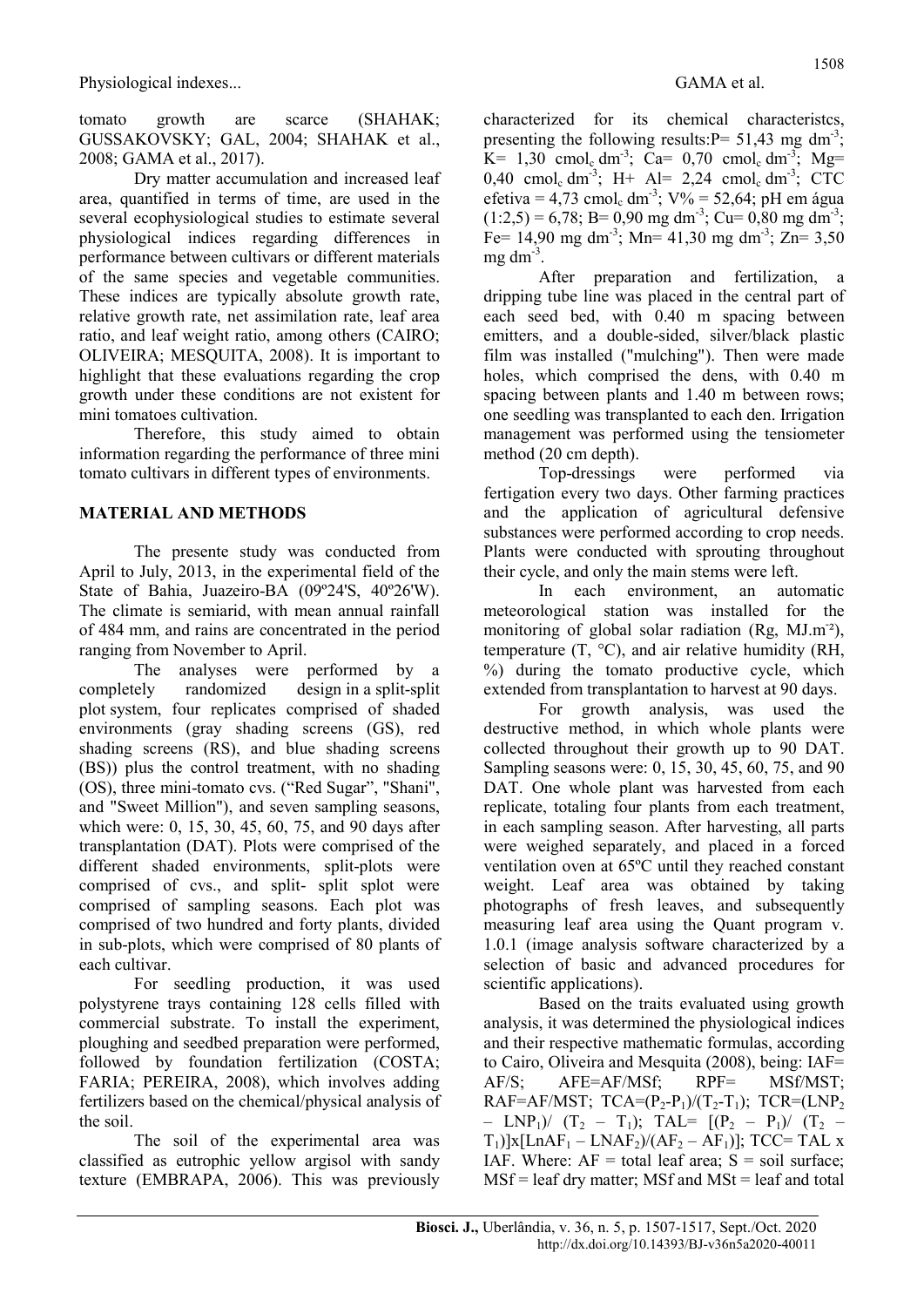dry matter;  $P_1$  and  $P_2$  = dry matter weight of two successive samplings;  $T_1$  and  $T_2$  = sampling time;  $Ln = n$  neperian logarithm.

Experiment results were submitted to variance analysis, and when they were significant, their means were compared using Tukey's test with p>0,05 for factors environment and cultivar, and a regression analysis for the factor sampling seasons, using SISVAR Software.

### RESULTS AND DISCUSSION

Global solar radiation transmittance of the different environments tested had the following values: the highest value was observed in the

environment covered with red shading screen (88.8%), followed by the environments covered with blue shading screen (74.2%) and gray shading screen, with 52.9%. While global solar radiation under open sun reached a total of 1342.5 MJ.m<sup>-2</sup> during the experiment, it reached 1192.8 MJ.m<sup>-2</sup> under red shading screen, 996.1 MJ.m<sup>-2</sup> under blue shading screen, and  $699.7$  MJ.m<sup>-2</sup> under gray shading screen. It was also observed that open sun environment and the other shaded environments had the following mean daily values: open sun (16.6 MJ.m<sup>-2</sup>), under red shading screen (14.72 MJ.m<sup>-2</sup>); under blue shading screen (12.29 MJ.m<sup>-2</sup>), and under gray shading screen (8.63 MJ.m<sup>-2</sup>) (Table 1).

Table 1. Global solar radiation transmittance, average values of maximum, mean, and minimum air temperature, global solar radiation (Rg), global daily solar radiation (daily Rg), and relative air humidity (RH) in different types of cultivation environments.

|                                         |          | Environments       |       |                                         |  |  |
|-----------------------------------------|----------|--------------------|-------|-----------------------------------------|--|--|
|                                         | Open sun | Red shading screen |       | Blue shading screen Gray shading screen |  |  |
| Transmittance $(\% )$                   | 100.0    | 88.8               | 74.2  | 52.9                                    |  |  |
| Maximum Temp. (°C)                      | 35.5     | 35.8               | 35.4  | 35.4                                    |  |  |
| Mean Temp. $(^{\circ}C)$                | 25.9     | 26.2               | 25.8  | 25.8                                    |  |  |
| Minimum Temp. $(^{\circ}C)$             | 16.5     | 16.8               | 16.4  | 16.4                                    |  |  |
| $Rg(MJ.m-2)$                            | 1342.5   | 1192.8             | 996.1 | 699.7                                   |  |  |
| Daily $\text{Rg}$ (MJ.m <sup>-2</sup> ) | 16.6     | 14.72              | 12.29 | 8.63                                    |  |  |
| Mean RH $(\%)$                          | 66.4     | 66.0               | 65.8  | 64.3                                    |  |  |

UNEB/DTCS. Juazeiro, BA.

There were no important differences in relative air humidity between environments; however, the environment under gray shading screen had the highest mean compared to the other environments. This might be related to the lower global solar radiation transmittance in this environment. Regarding temperature, there were no inportant variations in maximum, mean, and minimum temperatures between environments (Table I). According to Reis, Souza and Azevedo (2009), Oliveira et al. (2017), the cultivation of tomatoes in a protected environment has several advantages, among them, the reduction in the incidence of solar radiation, the wind speed and, consequently, the reduction of evapotranspiration. However, one of the factors that change most would be solar radiation, which is associated with surface water evaporation. This reduction was observed in the values presented in Table 1, with reduction of global and daily solar radiation for all environments regarding the full sun cultivation.

Vegetable production in protected environment provides significant productivity, improves the quality of fruits, facilitates treatment cultural rights, so the best use of water and minerals, which benefits the development of plants in relation to the crop field (MOREIRA et al., 2009).

According to FAO (2012), 8.4MJ  $m^2$ day<sup>-1</sup> is the value at which there is balance between photosynthetic absorption and oxidative release of  $CO<sub>2</sub>$  in tomatoes. As shown in the table above, this reference value doubles in open sun cultivation and decreases with the presence of shading screens, equaling the reference value in the environment under gray shading screen.

According to Andriolo et al. (2004), among the factors that might influence dry matter accumulation and partitioning between the organs of the aerial part, the following are highlights: solar radiation intercepted by the crop, temperature, crop density, nutrient availability, and genotype.

There is little information on the growth of plants belonging to this tomato segment, called mini tomatoes. It is worth noting that according to Alvarenga (2013) there is a variety of mini tomatoes, including cherry tomato (round or piriform shape), "grape" tomato (grape/elongated shape), cocktail, mini Italian, and "tomato berry"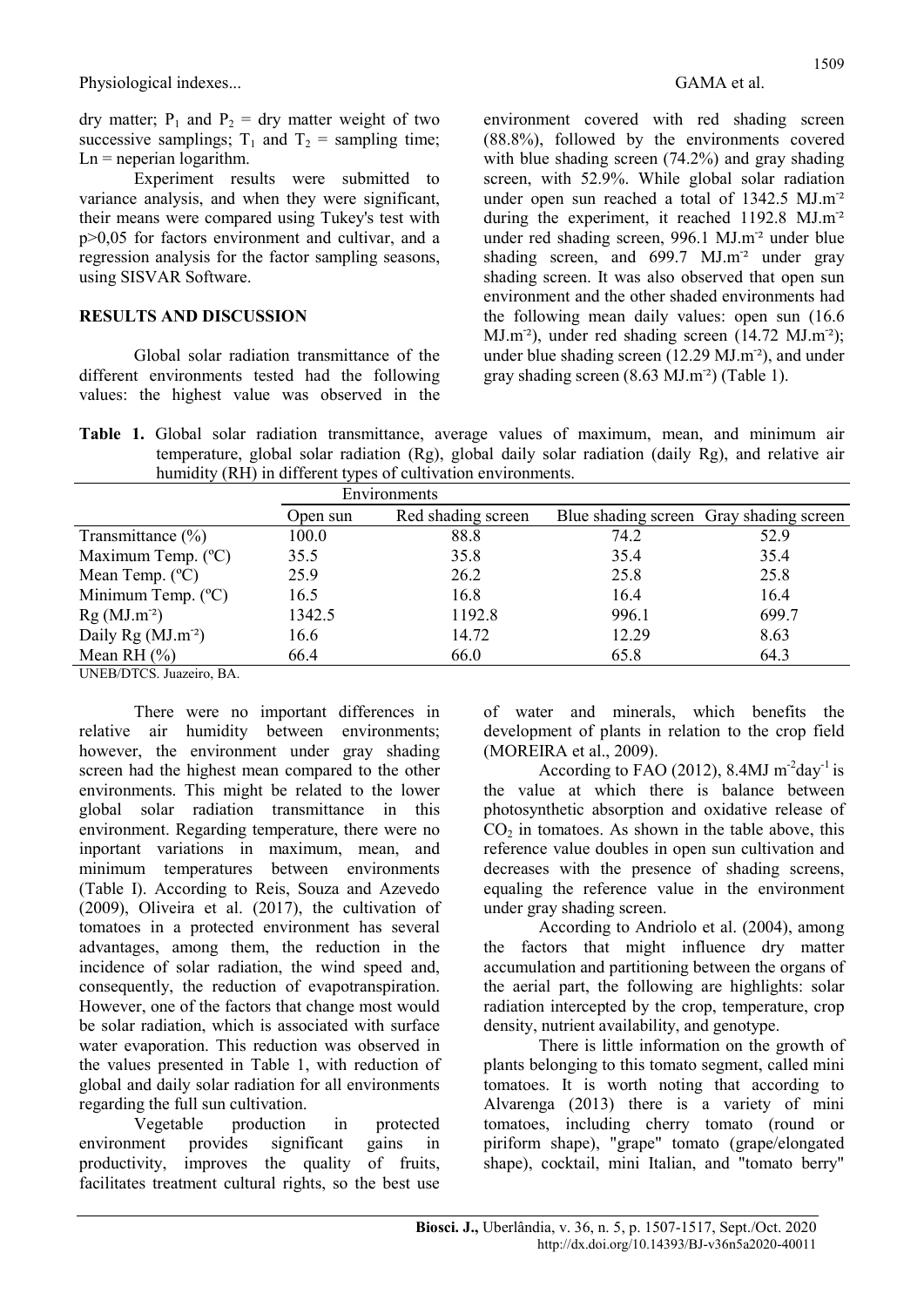(strawberry shape). In our study, we evaluated cherry tomato and "grape" tomato cultivars.

Thus, the climatic conditions of the study site, together with the physiological and morphological characteristics of the crop, are of great importance for understanding its growth and yield.

There was a significant interaction between cultivars and sampling seasons as to absolute growth rate (AGR), which had a quadratic behavior, reaching maximum growth at 60 DAT, with 4.98, 5.27, and 5.68 g.day<sup>1</sup> for cultivars Red Sugar, Shani, and Sweet Million, respectively. After that, AGR started to decrease up to the last sampling

season (Figure 1 A). Soares et al. (2013), evaluating the AGR in tomato plants cultivated in soil protected with TNT verified the same behavior of values reduction, however after 84 DAT, with values higher than those observed in the present study.

The interaction of relative growth rate (RGR) between cultivars and sampling seasons was significant. Cultivars had a similar behavior with increasing rates up to 30 DAT; after that, these decreased up to the last sampling season (Figure 1 B). This decrease is attributed to the decline both in net assimilation rate (NAR) and leaf area ratio (LAR).



Figure 1. A) Absolute growth rate (AGR), B) relative growth rate (RGR) and D) leaf area ratio (LAR) of three mini tomato cultivars (RED- Red Sugar, SHANI, and SM- Sweet Million), grown in different types of environments C) relative growth rate (RGR) in different environments (OS - open sun, BS - blue shading screen, RS - red shading screen, and GS - gray shading screen). UNEB/DTCS. Juazeiro, BA.

Fayad et al. (2001) observed that absolute growth rate of field grown tomato cv. Santa Clara increased up to 45 DAT, decreasing from then onwards. In an experiment with protected grown of tomato hybrid "EF-50", Fayad et al. (2001) obtained maximum AGR at 75 DAT, reaching 5.7 g.day<sup>1</sup>. AGR represents the plant's growth rate, and it grows as leaf area increases up to the moment when selfshading by leaves causes it to decline. According to Soares et al. (2013), evaluating the growth of hybrid tomato hybrid´SM-16´ cultivated under soil cover with TNT, also observed a decrease in AGR values after 14 DAT, with values similar to those shown in Figure 1 B.

According to Cairo, Oliveira and Mesquita (2008), the fact that existing values are not taken into consideration makes AGR a very limited parameter for growth analysis; it only works as a growth rate indicator. Soares et al. (2011), obtained AGR taking into consideration the plant height of  $0.8$  g.day<sup>-1</sup> for tomatoes in a greenhouse.

In the interaction between environments and sampling seasons, we observed that the environments had a similar behavior; with increase in RGR up to 30 DAT, and a sharp decrease from 30 to 90 DAT (Figure I C). There was a significant interaction between cultivars and sampling seasons regarding leaf area ratio (LAR). Cultivars were similar in all sampling seasons, corroborating the decreasing quadratic behavior from transplantation up to 90 DAT (Figure I D). From 45 DAT onwards, when fruit set started, LAR values were the lowest.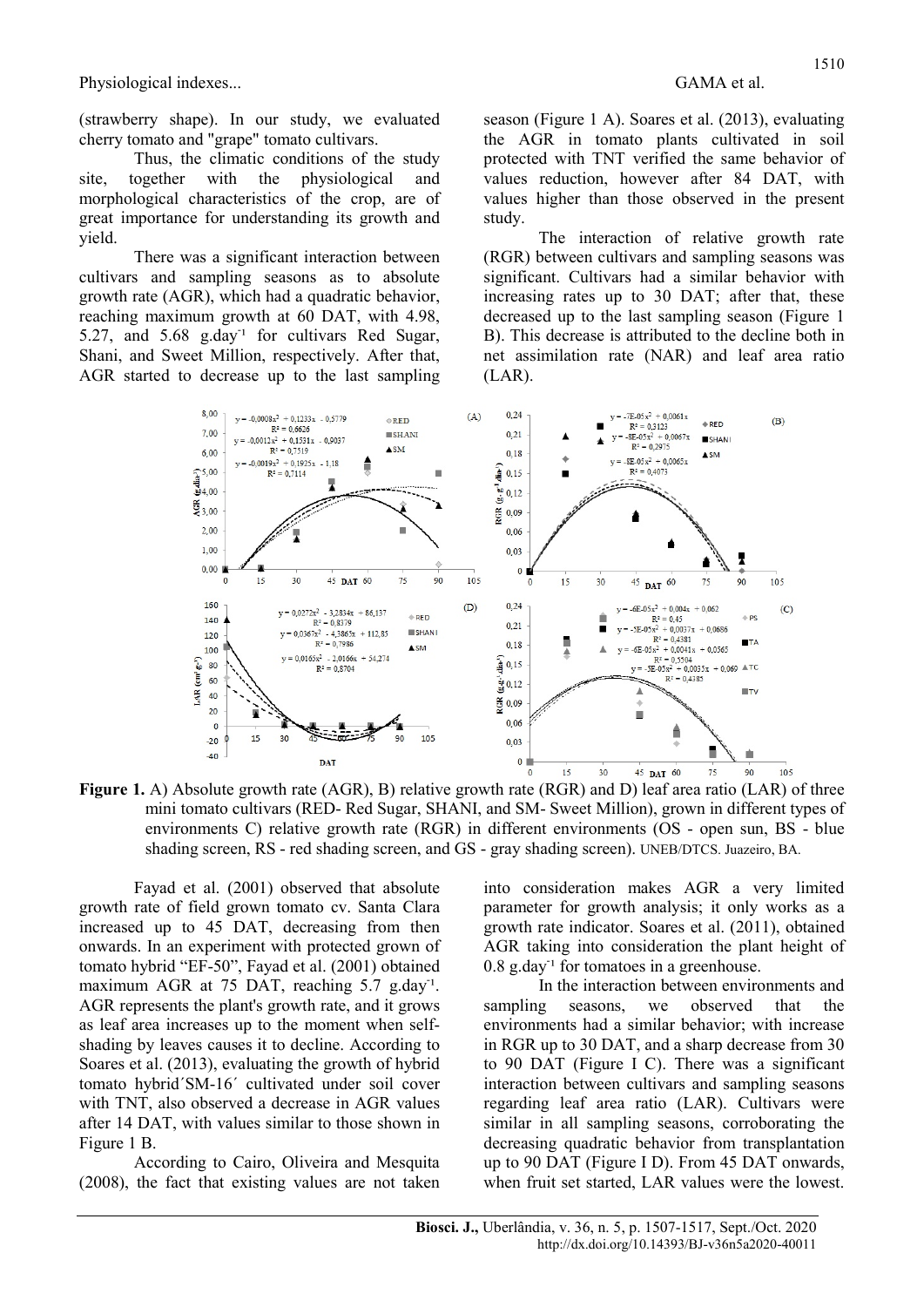The leaf area ratio decreased throughout the crop cycle, with the maximum value at 27 DAT with an average of 201.5  $\text{cm}^2$  g<sup>-1</sup> and the minimum value at 112 DAT with  $60.33$  cm<sup>2</sup> g<sup>-1</sup>. The behavior was similar to the observed in this study, however, with higher values. It is important to observe that in this case the plant was not covered, but the soil was covered with TNT.

Lopes et al. (2011), in an experiment with tomatoes in different soil covers, observed an increase in RGR up to 31 DAT; this was due to the increase in net assimilation rate, and its reduction was due to the continuous decrease in leaf area ratio and subsequent decrease in net assimilation rate. Fayad et al. (2001) cultivating tomato cv. Santa Clara, also observed that there was reduction in RGR throughout the crop cycle.

Testing two tomato hybrids (C-5240; D-4768) in different types of shaded environments and in open sun, Rocha et al. (2015), observed that there was no difference between environments; RGR increased up to 21 DAT, and values decreased after that until they reached a minimum value at 94 DAT.

Comparing the different environments regardless of the cultivars analyzed, there was a significant difference; the environment with gray shading screen stood out with the highest mean LAR,  $18.34 \, \text{cm}^2 \cdot \text{g}^{-1}$  (Figure 2) and as observed previously, this environment had the lowest global solar radiation value (Table 1), which might have contributed to a higher leaf expansion in search for a higher solar light capture.



Figure 2. Leaf area ratio (LAR) of mini tomato cultivars grown in different types of environments (GS - gray shading screen, OS - open sun, RS - red shading screen, and BS - blue shading screen). UNEB/DTCS. Juazeiro, BA.

According to Lopes et al. (2011), this decrease indicates that the amount of assimilates destined to leaves progressively decreases as support and reproductive structures develop, to the detriment of investment in leaf area. Lopes et al. (2011), working with tomato in different soil covers, observed a decreasing LAR behavior up to 98 DAT.

Decrease in LAR indicates decrease in the amount of assimilates destined to the leaves, and it might cause reduction in RGR (SILVA et al., 2010; PEDÓ et al., 2013; FONTES; DIAS; SILVA, 2005). Cairo, Oliveira and Mesquita (2008) observed that it is understandable that LAR decreases as the plant grows because the influence of upper leaves on the lower leaves increases, causing self-shading.

Cultivars and sampling seasons had a significant interaction regarding leaf weight ratio (LWR). Comparing only environments (Figure 3 A), there was a significant difference; the environment protected with red shading screen obtained the highest LWR. However, differences in LWR only occurred between open sun environment and the environment under red shading screen. This higher LWR in the environment under red screen might be attributed to the higher dry matter accumulation in leaves in this environment, since LWR is the relationship between total leaf weight and whole plant weight; i.e., the higher the dry matter accumulation in leaves, the higher the LWR.

LWR was similar in all cultivars, with a decreasing quadratic behavior from 15 DAT up to the last sampling season (Figure 3 B). Up to 30 DAT, there was a slow decrease in LWR, and from then onwards, it became more pronounced up to 90 DAT.

Rocha et al. (2015), observed that up to approximately 30 DAT, LWR kept increasing and it had practically the same levels between the two hybrids; after that, it decreased due to the redistribution of compounds photosynthesized by the plant. This means that the fraction of photoassimilates retained in the leaf becomes smaller as the plant grows, i.e., exportation to other plant organs becomes higher (CAIRO; OLIVEIRA; MESQUITA, 2008).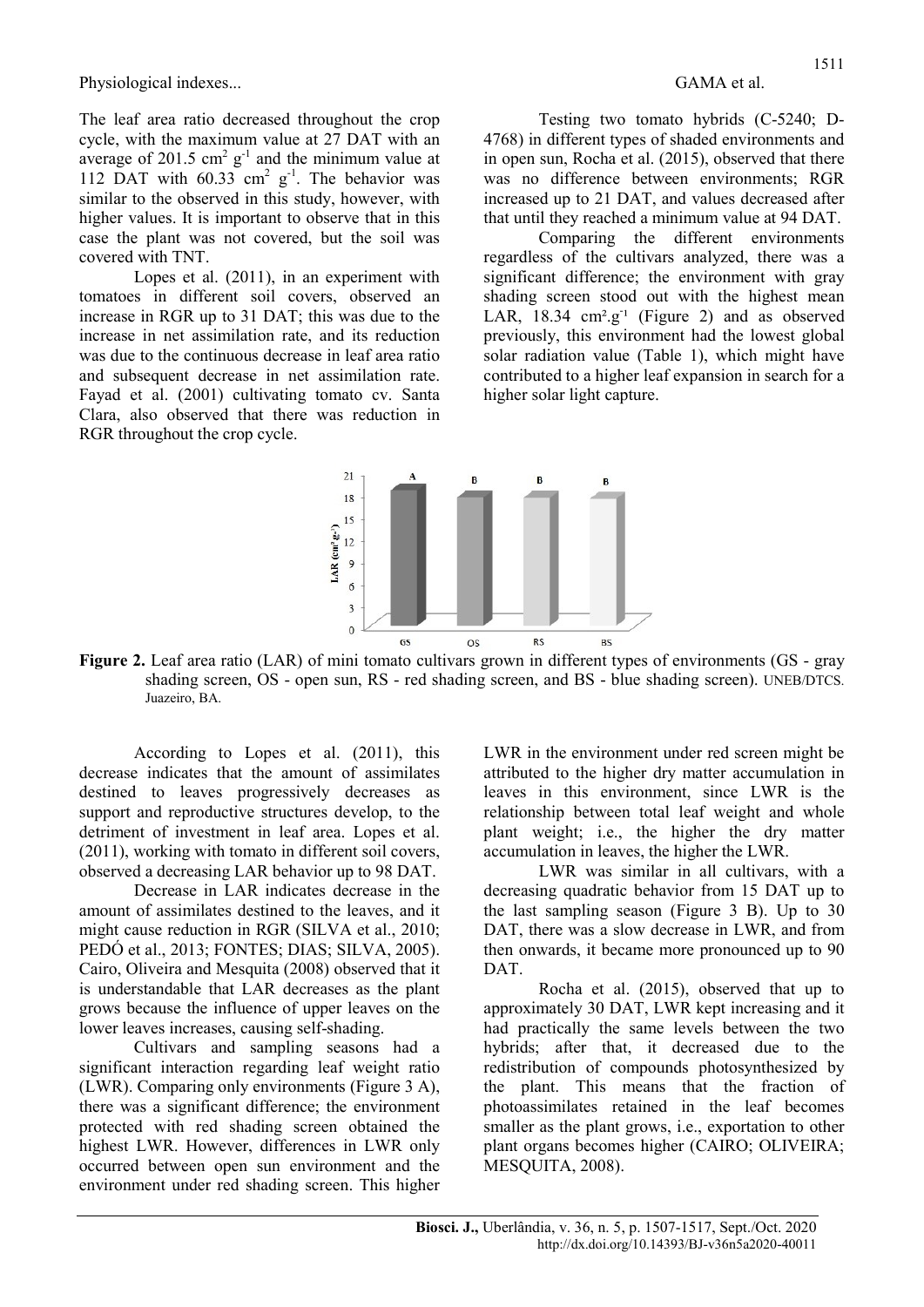

Figure 3. A) Leaf weight ratio (LWR) independent cultivars grown in different types of environments and B) Leaf weight ratio (LWR) of three mini tomato cultivars grown in different types of environments (GS - gray shading screen, OS - open sun, RS - red shading screen, and BS - blue shading screen). UNEB/DTCS. Juazeiro, BA.

The interaction was significant only for cultivars and sampling seasons regarding specific leaf area (SLA), which had a quadratic behavior (Figure 4 B). Maximum SLA values estimated for cultivars Red Sugar, Shani, and Sweet Million occurred on transplantation day with 198.17, 298.05, and  $351.76$  cm<sup>2</sup>.g<sup>-1</sup>, and from this date onwards, SLA decreased up to the end of the

evaluation period, at 90 DAT. This decrease in SLA indicates there was increase in leaf biomass and decrease in leaf expansion (LOPES et al. 2011). Specific leaf area (SLA) is related to leaf thickness or to leaf density and is closely linked to bright environments. However, no interaction between cultivars and environments was observed.



Figure 4. A) Specific leaf area (SLA) in terms of the different types of environment and B) Specific leaf area (SLA) of three mini tomato cultivars (RED- Red Sugar, SHANI, and SM- Sweet Million) in terms of sampling seasons. UNEB/DTCS. Juazeiro, BA.

There were statistical differences with 5% of probability in the factor environment, and plants in the environment under gray shading screen obtained the highest specific leaf area, with 49.46 cm<sup>2</sup>.g<sup>-1</sup>. On the other hand, there was no difference between open sun and protected environments.

Similar results were observed by Fayad et al. (2001), working with tomato hybrid EF-50 in a protected environment. They observed that SLA increased up to 30 days after transplantation; it started decreasing soon after, and continued to decrease until the end of the experiment. Heuvelink (1995) also found a similar behavior when working with tomato cv. Counter in greenhouse.

Leaf area index (LAI) is the relationship between leaf area and the soil area shaded by leaves. The leaf area of a plant constitutes an important factor for photosynthesis, and as such is essential in the production of carbohydrates, lipids, and proteins. There was a triple significant interaction between environments, cultivars, and sampling seasons for leaf area index (LAI); while monitoring tomato development, we observed that cultivars in the open sun environment had similar indices throughout all sampling seasons, with the highest leaf area indices at 60 DAT, and a trend towards stabilizing from then onwards (Table 2).

1512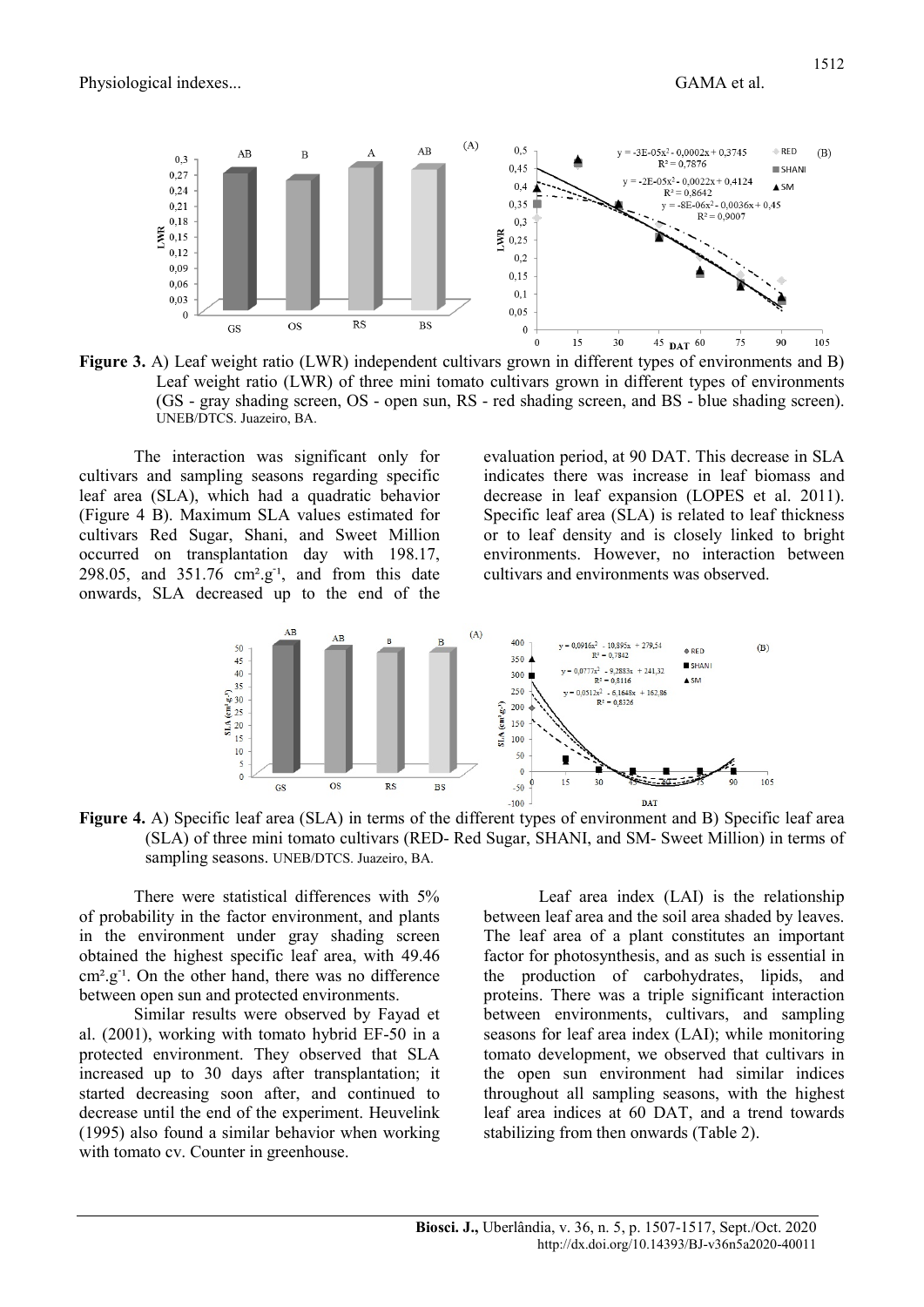Table 2. Mean values of leaf area index of three cultivars of mini-tomatoes (RED - Red Sugar, SHANI, and SM - Sweet Million) cultivated in different types of environments.

|                |                                                             |                                                                         |                                                        |                                                           |                                                                          | LAI - LEAF AREA INDEX                                     |                                                        |                                                          |                                                 |                                               |                                               |                                          |
|----------------|-------------------------------------------------------------|-------------------------------------------------------------------------|--------------------------------------------------------|-----------------------------------------------------------|--------------------------------------------------------------------------|-----------------------------------------------------------|--------------------------------------------------------|----------------------------------------------------------|-------------------------------------------------|-----------------------------------------------|-----------------------------------------------|------------------------------------------|
|                |                                                             |                                                                         |                                                        |                                                           | <b>BLUE SHADING</b>                                                      |                                                           |                                                        | <b>GRAY SHADING</b>                                      |                                                 | <b>RED SHADING</b>                            |                                               |                                          |
|                | <b>OPEN SUN</b>                                             |                                                                         |                                                        | <b>SCREEN</b>                                             |                                                                          |                                                           | <b>SCREEN</b>                                          |                                                          | <b>SCREEN</b>                                   |                                               |                                               |                                          |
| TIME           | <b>RED</b>                                                  | SHANI                                                                   | <b>SWEET</b>                                           | <b>RED</b>                                                | <b>SHANI</b>                                                             | <b>SWEET</b>                                              | <b>RED</b>                                             | SHANI                                                    | SWEET                                           | <b>RED</b>                                    |                                               | SHANI SWEET                              |
| $\overline{0}$ | $0.17$ Aa                                                   | $0.2$ Aa                                                                | $0.13$ Aa                                              | $0.1$ Aa                                                  | $0.2$ Aa                                                                 | $0.14$ Aa                                                 | $0.1$ Aa                                               | 0.2 Aa                                                   | $0.14$ Aa                                       | $0.1$ Aa                                      | $0.2$ Aa                                      | $0.1$ Aa                                 |
| 15             | $0.25$ Aa                                                   | $0.27$ Aa $0.35$ Aa                                                     |                                                        |                                                           | $0.31$ Aa $0.37$ Aa $0.35$ Aa                                            |                                                           |                                                        | 0.37 Aa 0.37 Aa 0.39 Aa                                  |                                                 |                                               | $0.32$ Aa $0.47$ Aa $0.23$ Aa                 |                                          |
| 30             | $0.86$ Aa                                                   |                                                                         | 1.03 Aa 0.85 Aa                                        |                                                           |                                                                          | 0.99 Aa 0.98 Aa 0.930 Aa                                  |                                                        | 0.96 Aa 1.19 Aa 1.08 Aa                                  |                                                 |                                               | 1.04 Aa 0.99 Aa 0.91 Aa                       |                                          |
| 45             | $0.74$ Aa                                                   |                                                                         | $0.89$ Aa $0.85$ Ba                                    |                                                           | 0.95 Ab 0.93 Ab 1.30 Aa                                                  |                                                           |                                                        | $0.95$ Aa $0.96$ Aa $1.25$ Aa                            |                                                 |                                               | 1.01 Aa 0.91 Aa 0.78 Ba                       |                                          |
| 60             | $1.18$ Aa                                                   | 1.28 Aa 1.12 Ba                                                         |                                                        |                                                           | $1.08$ Aa $0.86$ Ba $1.14$ Ba                                            |                                                           |                                                        | 1.05 Ab 0.90 Bb 1.64 Aa                                  |                                                 |                                               | 1.06 Ab 1.54 Aa 1.08 Bb                       |                                          |
| 75             | $1.11$ Aa                                                   |                                                                         | $0.85$ Aa $1.01$ Aa                                    |                                                           | 1.13 Aa 1.16 Aa 1.22 Aa                                                  |                                                           |                                                        | 1.10 Aa $1.04$ Aa $0.95$ Aa                              |                                                 |                                               | 1.05 Aa 1.07 Aa 1.05 Aa                       |                                          |
| 90             | 1.11 Aa                                                     |                                                                         | 0.84 Aa 0.85 Aa                                        |                                                           | 1.03 Aa 0.95 Aa 0.98 Aa                                                  |                                                           |                                                        | 0.97 Aa 1.05 Aa 0.92 Aa                                  |                                                 |                                               | 1.00 Aa 0.87 Aa 0.88 Aa                       |                                          |
| EQUATION       | $\widetilde{+}$<br>$0.0001x^{2+}0.02x$<br>$04 R2=0.91$<br>少 | $\widetilde{+}$<br>$y=-$<br>0.0002x <sup>2+</sup> 0.03x<br>$10 R2=0.77$ | $y=-$<br>0.0002x <sup>2+</sup> 0.02x+0<br>$07 R2=0.94$ | $y=-$<br>0.0002x <sup>2+</sup> 0.03x+0<br>$05 R^{2=0.92}$ | $\widetilde{+}$<br>$0.0001x^{2+}0.02x$<br>$18 \text{ R}^{2} = 0.84$<br>少 | $y=-$<br>0.0003x <sup>2+</sup> 0.03x+0<br>04 $R^{2}=0.93$ | $0.0002x^{2+}0.03x^{+}0$<br>$07 R2=0.94$<br>$\searrow$ | Ŧ<br>$0.0001x^{2+}0.02x$<br>21 R <sup>2</sup> =0.74<br>≻ | $0.0004x^2 + 0.04x + 0$<br>01 $R^{2}=0.85$<br>⅀ | ₽<br>$0.0002x^{2+}0.03x$<br>$06 R2=0.90$<br>≻ | Ŧ<br>$0.0003x^{2}+0.03x$<br>$13 R2=0.81$<br>⅀ | $0.0002x^2+0.02x+0$<br>$07 R2=0.89$<br>⅀ |

UNEB/DTCS. Juazeiro, BA.

\*Means followed by the same lowercase letter in the column and uppercase letter in the row for each do not differ statistically using Tukey's test with  $p \le 0.05$  probability. Regression analysis equations are in the lower part of the table.

In the environment with blue shading screen, the cultivars had similar indices up to 30 DAT, and from 45 DAT onwards, cultivar Sweet Million (SM) stood out with the maximum value (1.305) and the highest indices, whereas cultivars Red Sugar and Shani obtained the highest indices at 75 DAT; 1.137 and 1.162, respectively.

In the environment covered with gray shading screen, the cultivars had similar indices up to 45 DAT; cultivar Sweet Million obtained the highest indices and maximum index (1.647) at 60 DAT while the other cultivars obtained the highest indices at 75 DAT.

Cultivars had similar indices up to 45 DAT in the environment with red shading screen, and they obtained the highest leaf area indices at 60 DAT; cultivar Shani obtained the highest index (1.545) compared to the other cultivars.

When each cultivar was compared between environments, Red Sugar obtained similar leaf area indices in all sampling seasons, reaching the highest indices at 60 DAT in the open sun environment and under red shading screen and at 75 DAT in the environments with blue and gray shading screens. Shani had similar values up to 45 DAT, and from then onwards, leaf area indices were distinct; open sun environment and the environment under red shading screen had the highest indices, 1.282 and 1.545, respectively. On the other hand, Sweet Million showed similar indices up to 30 DAT, and after that, it had distinct values between environments in the sampling seasons. In the environments in open sun, under gray shading screen, and under red shading screen, the highest indices were attained at 60 DAT, whereas the highest index in the environment with blue shading screen was attained at 45 DAT.

Cultivars showed quadratic significance in the environments throughout the days assessed, with a similar behavior for all cultivars regarding leaf area index (LAI). Corroborating the results found by Rocha et al. (2015), who worked with tomato under different types of shading screens, we observed a more rapid LAI growth in the cultivars from 30 to 60 DAT, with a trend towards stabilization at 75 DAT, and a drop in leaf area index from 90 DAT onwards, indicating senescence and leaf abscission. In an experiment with protected grown tomato hybrid EF-50, Fayad et al. (2001) observed that LAI increased up to 93 DAT, with a trend towards stabilizing after that; this behavior was similar to the one found in our experiment.

There was a significant interaction between cultivars and sampling seasons regarding net assimilation rate (NAR). Cultivars had a similar, increasing behavior up to 60 DAT, and from then onwards, NAR of Red Sugar and Sweet Million started to decrease, while NAR of Shani started to decrease at 75 DAT. There was no significant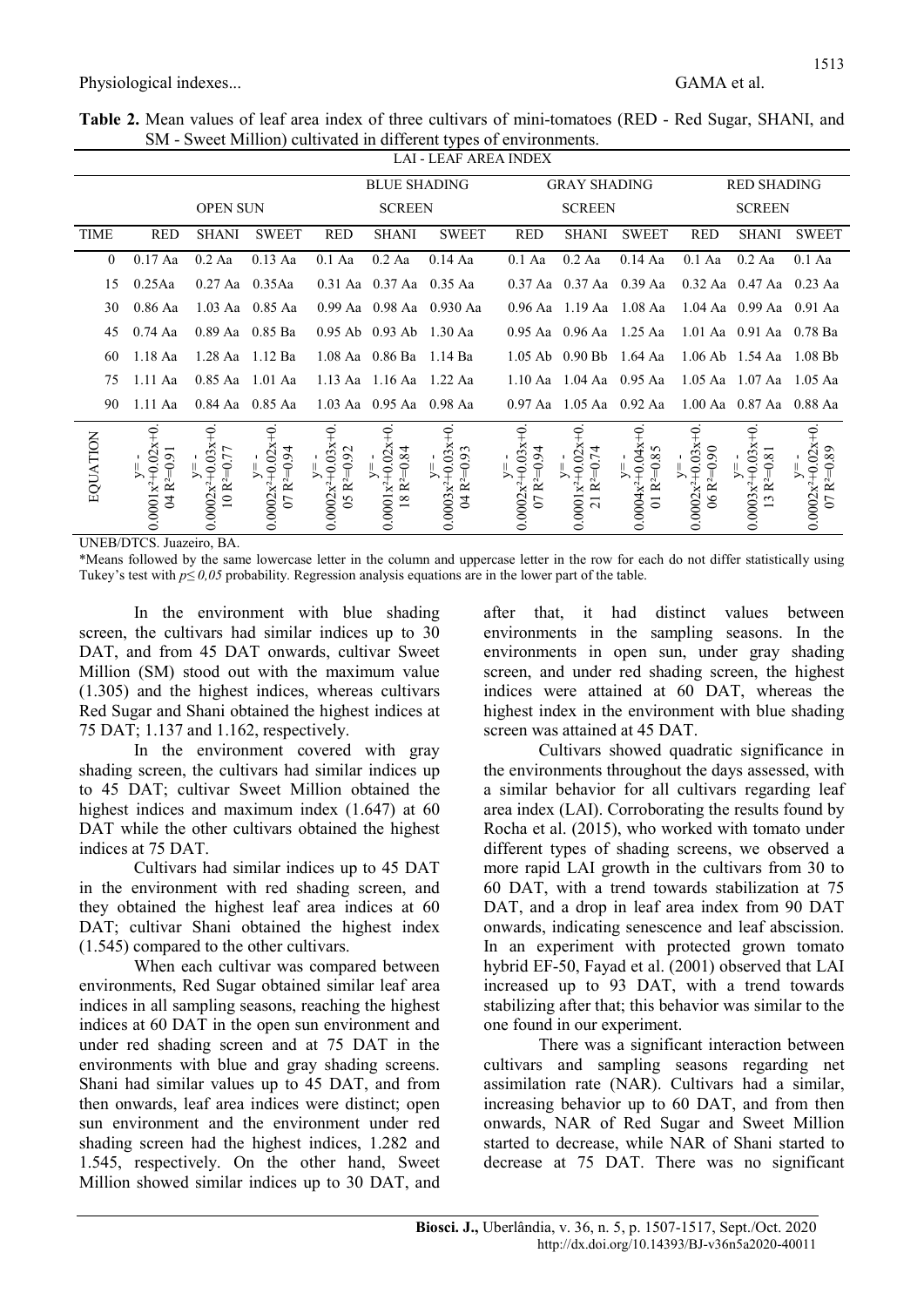difference between environments as to net assimilation rate (NAR).

This decrease is attributed to the increase in plant growth, including leaf area, which causes selfshading by the leaves, and consequently, decreased net photosynthesis or NAR. Farming practices, varieties, types of growth habits might influence the tomato's NAR behavior.

Fayad et al. (2001), working with tomato cv. Santa Clara, indeterminate in growth, observed that NAR increased up to 45 DAT, decreasing from then onwards. In an experiment conducted with tomato in different types of soil covers, Lopes et al. (2011) observed that net assimilation rates increased up to 28 DAT, decreasing as the plant aged from 28 DAT onwards, since plant growth (including leaf area) causes self-shading by leaves, which leads to the decrease in the levels of net photosynthesis, or NAR. Soares et al. (2013), reports that NAR decreased linearly after 14 DAT in tomato hybrids grown in mulch.

According to Cairo, Oliveira and Mesquita (2008), these leaf area indices (LAI) are called optimal LAI, and they vary according to species and growth stage.

There was a significant interaction between cultivars and sampling seasons regarding crop growth rate (CGR) (Figure 5). Cultivars had a similar, quadratic behavior up to 60 DAT. From 60 DAT onwards, CGR of cultivars Red Sugar and Sweet Million started to decrease, while CGR of Shani started to decrease at 90 DAT.



Figure 5. Crop growth rate (CGR) of three mini tomato cultivars (RED- Red Sugar, SHANI, and SM- Sweet Million) in terms of sampling seasons. UNEB/DTCS. Juazeiro, BA.

The highest CGR values were obtained between 45 and 75 DAT, when LAI was intermediate. In terms of all variables analyzed and described previously, we might infer that the higher the LAR and LAI values, the higher the CGR, and cultivars Shani and Sweet Million had the highest CGR, which may provide increased on number of fruits and yield.

CGR values increase until the plant's upper leaves start to cause self-shading on the lower leaves, and from this moment onwards, CGR starts to be affected by the limited ability of intercepting light radiation. Self-shading causes the following indices to decrease: absolute growth rate, relative growth rate, leaf area ratio, leaf area index, and net assimilation rate. Consequently, crop growth rate also starts to decrease.

#### **CONCLUSIONS**

Environment influenced leaf area index of the cultivars evaluated, except for Red Sugar, which kept a constant index, showing adaptability to environments.

This cultivar showed the lowest leaf area index, and consequently, the lowest specific leaf area and leaf area ratio. On the other hand, it showed the highest leaf weight ratio, since it obtained the highest dry matter in leaves compared to the other cultivars.

Cultivars Shani and Sweet Million showed the best net assimilation, relative growth, absolute growth, and crop growth rates.

RESUMO: As telas de sombreamento são utilizadas para controlar a radiação solar excessiva, podendo alterar o crescimento das plantas. Desse modo, objetivou-se por meio de índices fisiológicos avaliar o crescimento de três cultivares de mini tomates sob malhas coloridas. O experimento foi conduzido no período de abril a julho no campo experimental do DTCS/UNEB em delineamento experimental DBC, com parcelas subsubdivididas, com quatro repetições, compostos de três ambientes sombreados além do controle, três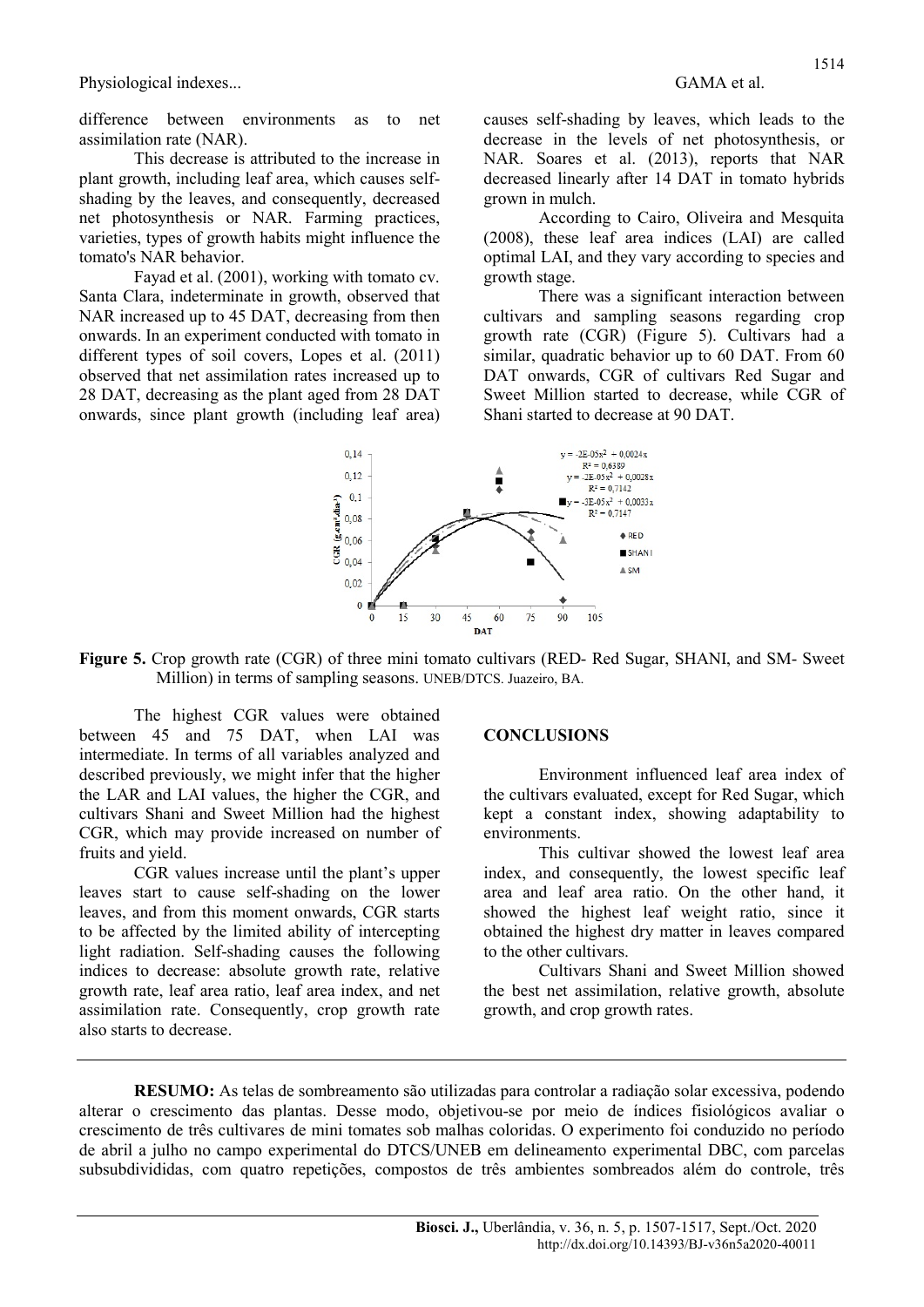cultivares e sete épocas de amostragens. Para análise de crescimento, utilizou-se o método destrutivo e as massas secas totais obtidas após secagem em estufa a 65°C. A área foliar total foi obtida usando-se o software QUANT. Os resultados mostraram que não houve interação entre os ambientes e os demais fatores. Quanto as cvs., para índice de área foliar (LAI), destacaram-se as cvs. Shani e Sweet Million dentro de cada ambiente, tendo a cultivar Red Sugar comportamento similar nos ambientes. A cv. Shani obteve os melhores índices no ambiente a céu aberto e com tela vermelha e a cv. Sweet Million o melhor índice na tela cinza. A cv. Red Sugar apresentou o menor LAI, e consequentemente à menor AFE e RAF, em contrapartida apresentou a maior RPF, uma vez que obteve a maior massa seca nas folhas quando comparada as outras cultivares. As cvs. Shani e Sweet Million apresentaram as melhores: TAL, TCR, TCA e TCC.

PALAVRAS-CHAVE: Telas de sombreamento. Área foliar. Taxa de crescimento.

### **REFERENCES**

ANDRIOLO, J. L.; ESPINDOLA, M. C. G.; GODOI, R.; BORTOLOTTO, O. C.; LUZ, G. L. Crescimento e produtividade de plantas de tomateiro em cultivo protegido sob alta densidade e desfolhamento. Ciência Rural, v.34, p.1251-1253, 2004. https://doi.org/10.1590/S0103-84782004000400047

ALVARENGA, M. A. R. Tomate: produção em campo, casa-de-vegetação e hidroponia. 2ª Ed. Lavras: UFLA. 2013.455p.

BUTHELEZI, M. N. D. et al. Spectral quality of photoselective nets improves phytochemicals and aroma volatiles in coriander leaves (Coriandrum sativum L.) after postharvest storage. Journal of Photochemistry and Photobiology Biology, V.161, p.328-334, 2016. https://doi.org/10.1016/j.jphotobiol.2016.05.032

CAIRO, P. A. R.; OLIVEIRA, L. E. M.; MESQUITA, A. C. Análise de crescimento de plantas. Vitória da Conquista: Edições UESB, 2008. 71p.

COSTA, N. D.; FARIA, C. M. B.de; PEREIRA, J. R. Tomate rasteiro irrigado. In. CAVALCANTE, F.J.de.A. (coord.) Recomendações de adubação para o estado de Pernambuco: 2ª aproximação. Recife: IPA, 2008. 195p.

FAO. (2012). Faostat Disponível em: <Disponível em: http://www.faostat3.fao.org/home/index.html#DOWNLOAD >. Acessado em: 20 de fevereiro de 2013.

FAYAD, J. A.; FONTES, P. C. R.; CARDOSO, A. A.; FINGER, F. L.; FERREIRA, F. A. (2001). Crescimento e produção do tomateiro cultivado sob condições de campo e de ambiente protegido. Horticultura Brasileira, v. 19, n. 3, p.15-19, 2001. https://doi.org/10.1590/S0102-05362001000300016

FONTES, P. C. R.; DIAS, E. N.; SILVA, D. J. H. da. Dinâmica do crescimento, distribuição de matéria seca e produção de pimentão em ambiente protegido. Horticultura Brasileira, Brasília, v. 23, n. 1, p. 94-99, 2005. https://doi.org/10.1590/S0102-05362005000100020

GAMA, D. R. S.; MESQUITA, A. C.; YURI, J. E.; SOARES, K. M.; SOUZA, V. Different shading environments impact growth and yield of three mini-tomato cultivars. Revista Caatinga, v. 30, n. 2, p. 324 – 334, 2017. https://doi.org/10.1590/1983-21252017v30n207rc

HOLCMAN, E.; SENTELHAS, P. C. Microclimate under different shading screens in greenhouses cultivated with bromeliads. Revista Brasileira de Engenharia Agrícola e Ambiental, Campina Grande, v. 16, n. 8, p. 858-863, 2012. https://doi.org/10.1590/S1415-43662012000800007

IBGE – INSTITUTO BRASILEIRO DE GEOGRAFIA E ESTATÍSTICA. Levantamento sistemático da produção agrícola. Rio de Janeiro. 2019.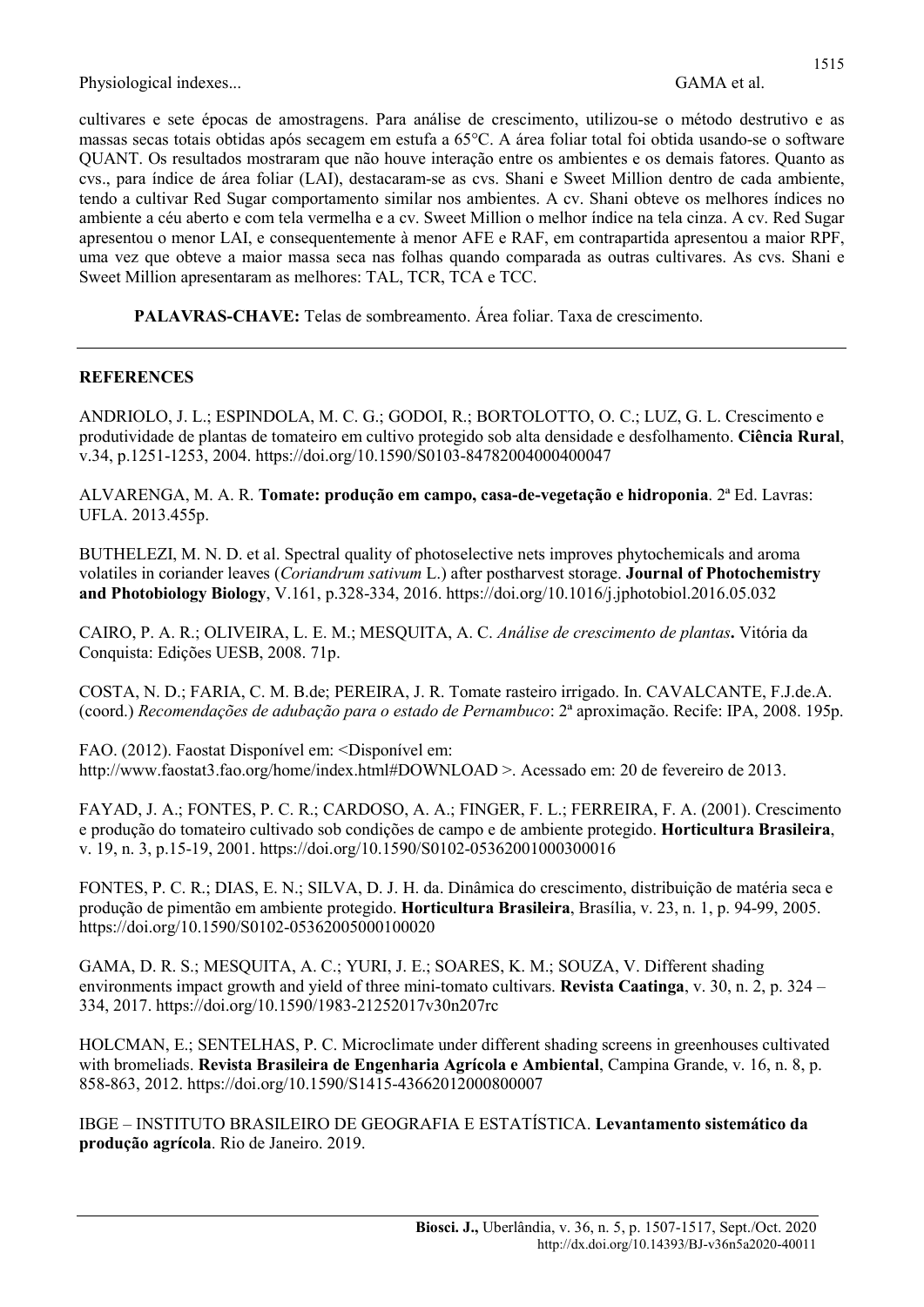ILIĆ, Z. S.; FALLIK, E. Light quality manipulation improves vegetable quality at harvest and postharvest: A review. Environmental and Experimental Botany, v. 139, p. 79-90, 2017. https://doi.org/10.1016/j.envexpbot.2017.04.006

LOPES, W. A. R.; NEGREIROS, M. Z.; DOMBROSKI, J. L. D.; RODRIGUES, G. S. O.; SOARES, A. M.; ARAÚJO, A. P. Análise do crescimento de tomate 'SM-16' cultivado sob diferentes coberturas de solo. Horticultura Brasileira, v. 29, p. 554-561, 2011. https://doi.org/10.1590/S0102-05362011000400019

MARTÍNEZ-GUTIÉRREZ, G. A. et al. Growth and oil content of basil (Ocimum basilicum L.) grown under colored shade nets. Interciencia, v., n. 6, p.428-432, 2016.

MOREIRA, S. O.; RODRIGUES, R.; ARAÚJO, M. L.; SUDRÉ, C. P.; RIVA-SOUZA, E. M. Desempenho agronômico de linhas endogâmicas recombinadas de pimenta em dois sistemas de cultivo. Ciência Rural, Santa Maria, v. 39, n. 5, p. 1387-1393, 2009. https://doi.org/10.1590/S0103-84782009005000080

OLIVEIRA, G. M.; SANTIAGO, E. J. P.; LEITÃO, M. M. V. B. R.; ROCHA, R. C.; GONÇALVES, I. S.; SILVA, R. R. Estimativa da evapotranspiração de referência para ambiente protegido. Irriga, Edição Especial, Irriga & Inovagri, p.21-30, 2017. https://doi.org/10.15809/irriga.2017v1n1p21-30

PEDÓ, T.; AUMONDE, T. Z.; LOPES, N. F.; VILLELA, F. A.; MAUCH, C. R. Análise comparativa de crescimento entre genótipos de pimenta cultivados em casa de vegetação. Bioscience Journal, Uberlândia, v. 29, n. 1, p. 125-131, 2013.

REIS, L. S.; SOUZA, J. L.; AZEVEDO, C. A. A. V. Evapotranspiração e coeficiente de cultivo do tomate caqui cultivado em ambiente protegido. Revista Brasileira de Engenharia Agricola e Ambiental – v.13, n.3, p.289-296, 2009. https://doi.org/10.1590/S1415-43662009000300010

REIS, L. S.; SOUZA, J. L. de; AZEVEDO, C. A. V. de; LYRA, G. B.; FERREIRA JUNIOR, R. A.; LIMA, V. L. A. de. Componentes da radiação solar em cultivo de tomate sob condições de ambiente protegido. Revista Brasileira Engenharia Agrícola e Ambiental, Campina Grande, PB, v. 16, n. 17, p. 739-744, 2012. https://doi.org/10.1590/S1415-43662012000700006

REIS, L. S.; AZEVEDO, C. A. V.; ALBUQUERQUE, A. W.; JUNIOR, J. F. S. Indice de área foliar e produtividade do tomate sob condições de ambiente protegido. Revista Brasileira de Engenharia Agrícola e Ambiental, v.17, n.4, p.386–391, 2013. https://doi.org/10.1590/S1415-43662013000400005

ROCHA, R. C.; CAMPOS, C. O.; OLIVEIRA, G. M. R.; GOTO, R.; LEITÃO, M. M. V. B. R.; VIEIRA, J. P. S.; SILVA, L. B.; CARVALHO, T. G. Características de crescimento de híbridos de tomateiro em ambiente protegido e a campo aberto na região do Submédio São Francisco. Revista SODEBRAS – v. 10 n.112, p. 110- 116, 2015.

SHAHAK, Y.; GUSSAKOVSKY, E.; GAL, E. ColorNets: crop protection and light-quality manipulation in one technology. Acta Horticulturae, n.659, p.143-151, 2004. https://doi.org/10.17660/ActaHortic.2004.659.17

SHAHAK, Y.; GAL, E.; OFFIR, Y.; BEN-YAKIR, D. Photoselective shade netting integrated with greenhouse technologies for improved performance of vegetable and ornamental crops. Acta Horticulturae, n.797, p.75- 80, 2008. https://doi.org/10.17660/ActaHortic.2008.797.8

SILVA, P. I. B.; NEGREIROS, M. Z.; MOURA, K. K. C. F.; FREITAS, F. C. L.; NUNES, G. H. S.; SILVA, P. S. L.; GRANGEIRO, L. C. Crescimento de pimentão em diferentes arranjos espaciais. Pesquisa Agropecuária Brasileira, Brasília, v. 45, n. 2, p. 132-139, 2010. https://doi.org/10.1590/S0100- 204X2010000200003